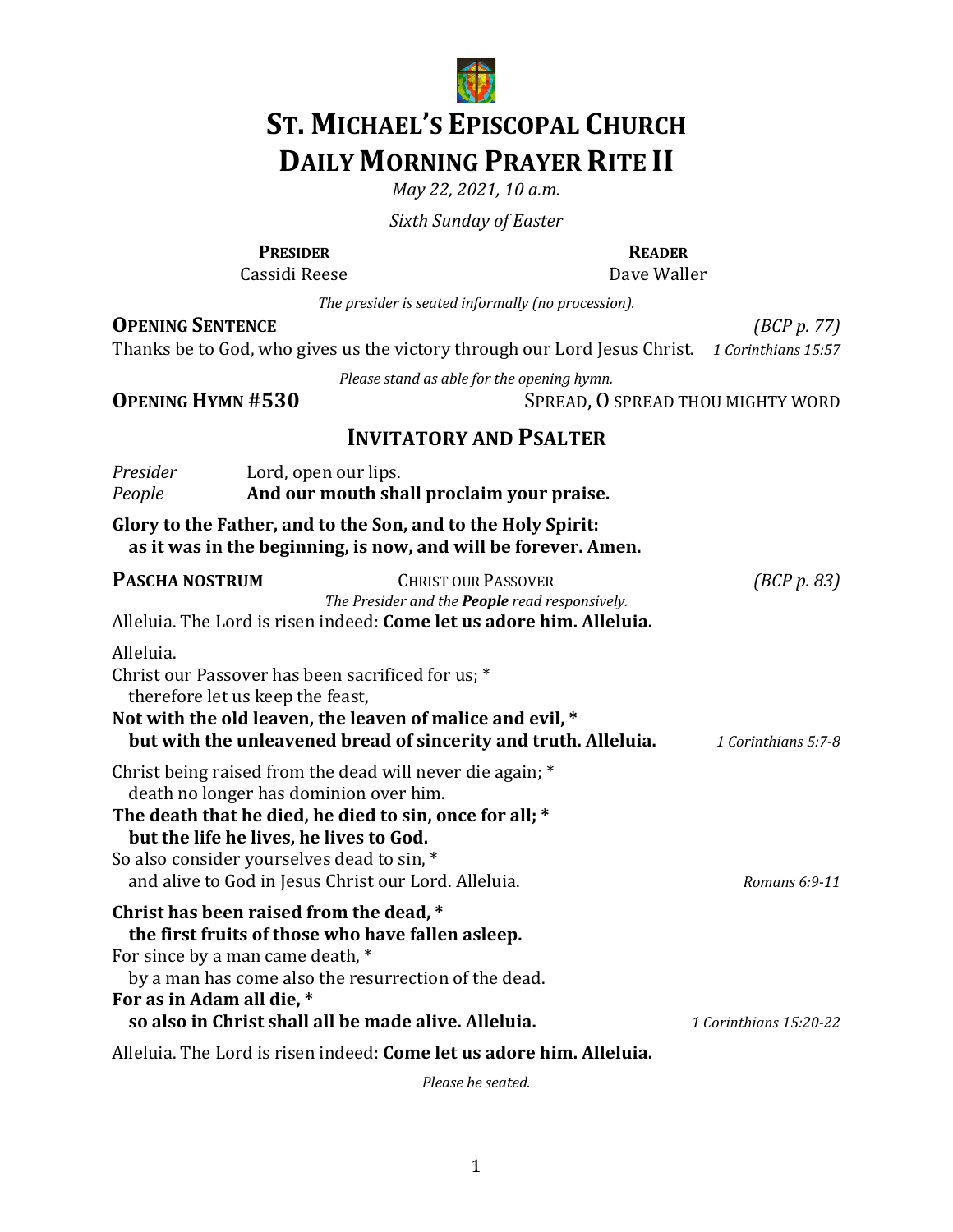#### **THE PSALM APPOINTED** PSALM 67 *(BCP p. 675)*

(*Seated, the Leader and the People say the Psalm responsively by whole verse.*)

THE PSALM APPOINTED IS PSALM 67. May God be merciful to us and bless us,  $*$ show us the light of his countenance and come to us.

#### Let your ways be known upon earth, \* **<u>your saving health among all nations.</u>**

Let the peoples praise you,  $0$  God;  $*$ let all the peoples praise you.

#### Let the nations be glad and sing for joy, \* for you judge the peoples with equity and guide all the nations upon earth.

Let the peoples praise you,  $0$  God;  $*$ let all the peoples praise you.

#### The earth has brought forth her increase; \* may God, our own God, give us his blessing.

May God give us his blessing,  $*$ and may all the ends of the earth stand in awe of him.

## **Glory to the Father, and to the Son, and to the Holy Spirit:**  $*$ as it was in the beginning, is now, and will be forever. Amen.

# **THE LESSONS**

# **THE FIRST READING** ACTS 16:9-15 DAVE WALLER

A READING FROM THE ACTS OF THE APOSTLES.

During the night Paul had a vision: there stood a man of Macedonia pleading with him and saying, "Come over to Macedonia and help us." When he had seen the vision, we immediately tried to cross over to Macedonia, being convinced that God had called us to proclaim the good news to them.

We set sail from Troas and took a straight course to Samothrace, the following day to Neapolis, and from there to Philippi, which is a leading city of the district of Macedonia and a Roman colony. We remained in this city for some days. On the sabbath day we went outside the gate by the river, where we supposed there was a place of prayer; and we sat down and spoke to the women who had gathered there. A certain woman named Lydia, a worshiper of God, was listening to us; she was from the city of Thyatira and a dealer in purple cloth. The Lord opened her heart to listen eagerly to what was said by Paul. When she and her household were baptized, she urged us, saying, "If you have judged me to be faithful to the Lord, come and stay at my home." And she prevailed upon us.

Hear what the Spirit is saying to God's people. **Thanks be to God.**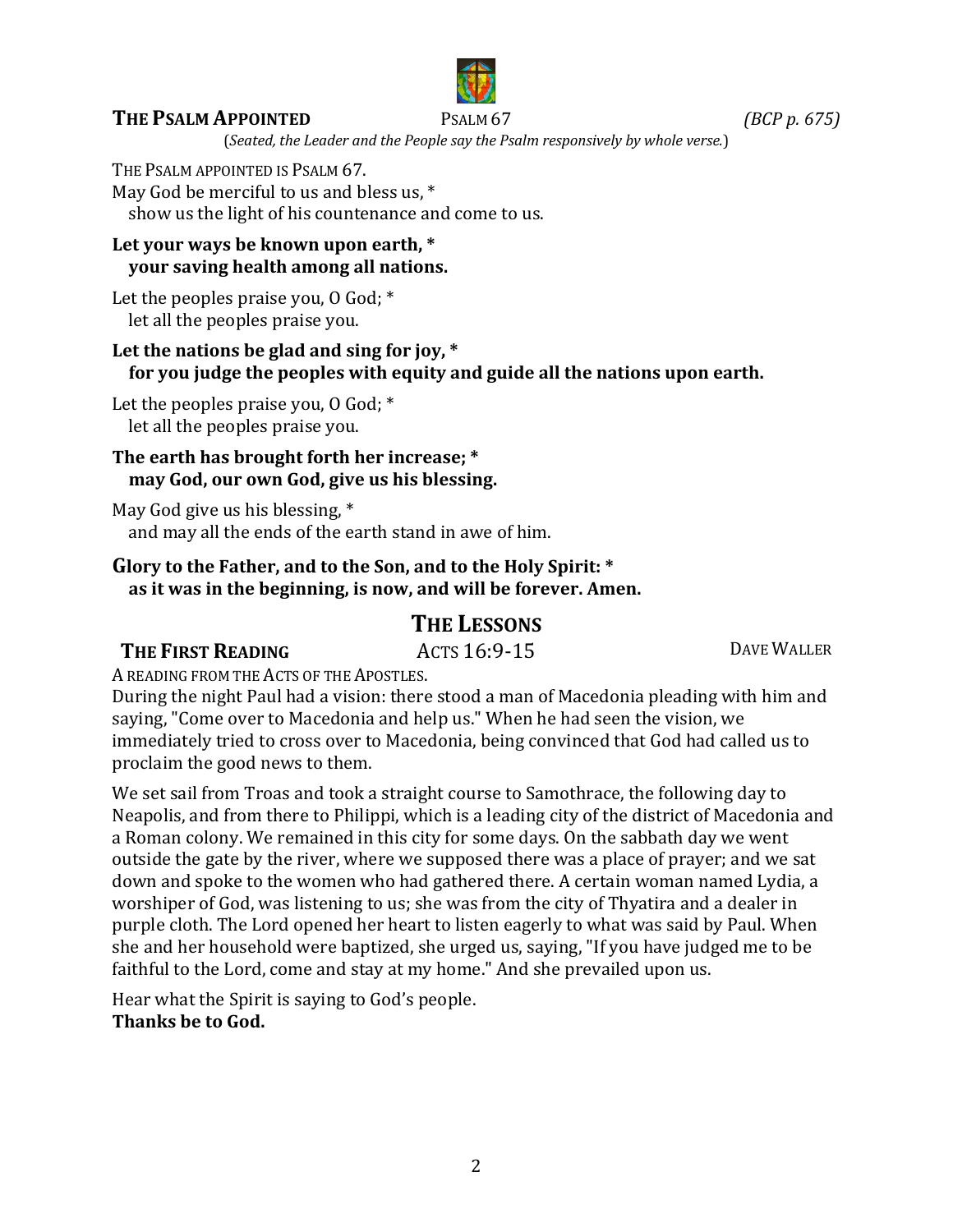*Please stand as able.* **CANTICLE 13** A SONG OF PRAISE (*BCP p.* 90)

Glory to you, Lord God of our fathers; \* you are worthy of praise; glory to you. Glory to you for the radiance of your holy Name; \* **we will praise you and highly exalt you forever.** 

Glory to you in the splendor of your temple;  $*$ on the throne of your majesty, glory to you. Glory to you, seated between the Cherubim; \*

**we will praise you and highly exalt you forever.** 

Glory to you, beholding the depths;  $*$ 

in the high vault of heaven, glory to you.

Glory to you, Father, Son, and Holy Spirit; \* **we will praise you and highly exalt you forever.** *Song of the Three Young Men, 29-34* 

*Please be seated.*

**THE SECOND READING** REVELATION 21:10, 22-22:5 DAVE WALLER

A READING FROM THE REVELATION TO JOHN.

In the spirit the angel carried me away to a great, high mountain and showed me the holy city Jerusalem coming down out of heaven from God.

I saw no temple in the city, for its temple is the Lord God the Almighty and the Lamb. And the city has no need of sun or moon to shine on it, for the glory of God is its light, and its lamp is the Lamb. The nations will walk by its light, and the kings of the earth will bring their glory into it. Its gates will never be shut by day-- and there will be no night there. People will bring into it the glory and the honor of the nations. But nothing unclean will enter it, nor anyone who practices abomination or falsehood, but only those who are written in the Lamb's book of life.

Then the angel showed me the river of the water of life, bright as crystal, flowing from the throne of God and of the Lamb through the middle of the street of the city. On either side of the river is the tree of life with its twelve kinds of fruit, producing its fruit each month; and the leaves of the tree are for the healing of the nations. Nothing accursed will be found there anymore. But the throne of God and of the Lamb will be in it, and his servants will worship him; they will see his face, and his name will be on their foreheads. And there will be no more night; they need no light of lamp or sun, for the Lord God will be their light, and they will reign forever and ever.

Hear what the Spirit is saying to God's people. **Thanks be to God.**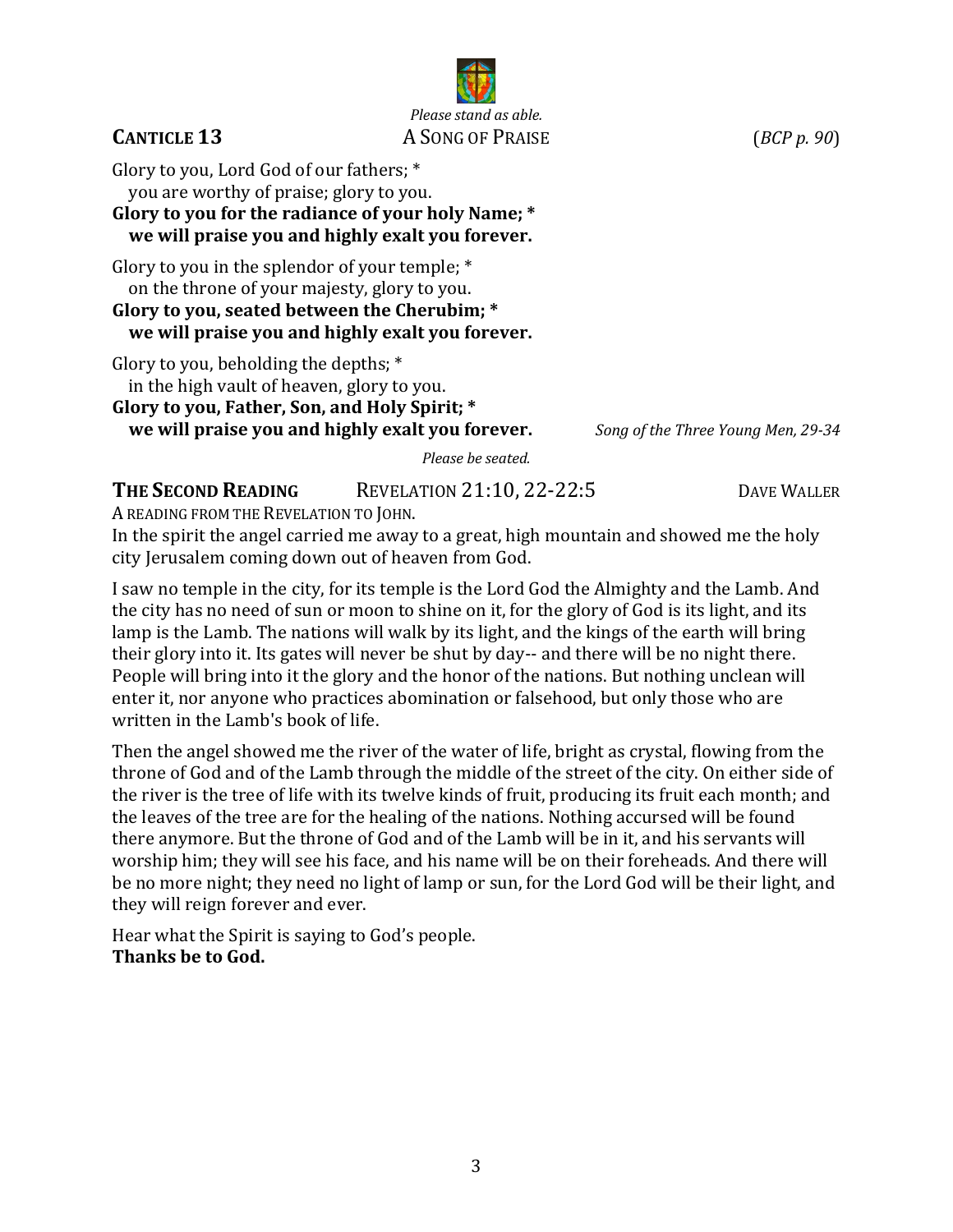|                                               | Please stand as able.                                              |                 |
|-----------------------------------------------|--------------------------------------------------------------------|-----------------|
| <b>CANTICLE 16</b>                            | THE SONG OF ZECHARIAH                                              | (BCP pp. 92-93) |
| Blessed be the Lord, the God of Israel; *     |                                                                    |                 |
| he has come to his people and set them free.  |                                                                    |                 |
| He has raised up for us a mighty savior, *    |                                                                    |                 |
| born of the house of his servant David.       |                                                                    |                 |
| Through his holy prophets he promised of old, |                                                                    |                 |
| that he would save us from our enemies, *     |                                                                    |                 |
| from the hands of all who hate us.            |                                                                    |                 |
| He promised to show mercy to our fathers *    |                                                                    |                 |
| and to remember his holy covenant.            |                                                                    |                 |
|                                               | This was the oath he swore to our father Abraham, *                |                 |
| to set us free from the hands of our enemies, |                                                                    |                 |
| Free to worship him without fear, *           |                                                                    |                 |
|                                               | holy and righteous in his sight all the days of our life.          |                 |
|                                               | You, my child, shall be called the prophet of the Most High, *     |                 |
|                                               | for you will go before the Lord to prepare his way,                |                 |
| To give his people knowledge of salvation *   |                                                                    |                 |
| by the forgiveness of their sins.             |                                                                    |                 |
| In the tender compassion of our God *         |                                                                    |                 |
| the dawn from on high shall break upon us,    |                                                                    |                 |
|                                               | To shine on those who dwell in darkness and the shadow of death, * |                 |
| and to guide our feet into the way of peace.  |                                                                    | Luke 1: 68-79   |
|                                               | Glory to the Father, and to the Son, and to the Holy Spirit: *     |                 |
|                                               | as it was in the beginning, is now, and will be forever. Amen.     |                 |
|                                               | $\blacksquare$                                                     |                 |

|                                                          | Please be seated. |                      |
|----------------------------------------------------------|-------------------|----------------------|
| THE THIRD READING                                        | JOHN 14:23-29     | <b>CASSIDI REESE</b> |
| $\overline{a}$ , and $\overline{a}$ , and $\overline{a}$ |                   |                      |

A READING FROM THE GOSPEL ACCORDING TO JOHN.

Jesus said to Judas (not Iscariot), "Those who love me will keep my word, and my Father will love them, and we will come to them and make our home with them. Whoever does not love me does not keep my words; and the word that you hear is not mine, but is from the Father who sent me.

"I have said these things to you while I am still with you. But the Advocate, the Holy Spirit, whom the Father will send in my name, will teach you everything, and remind you of all that I have said to you. Peace I leave with you; my peace I give to you. I do not give to you as the world gives. Do not let your hearts be troubled, and do not let them be afraid. You heard me say to you, `I am going away, and I am coming to you.' If you loved me, you would rejoice that I am going to the Father, because the Father is greater than I. And now I have told you this before it occurs, so that when it does occur, you may believe."

Hear what the Spirit is saying to God's people.

# **Thanks be to God.**

**THE HOMILY** MELTEN BY THE REV. CANON ANNA SUTTERISCH Canon for Christian Formation in the Diocese of Ohio episcopalchurch.org/sermon/what-do-i-want-this-very-minute-easter-6-c-may-22-2022/

*A period of silence and personal reflection follows the sermon.*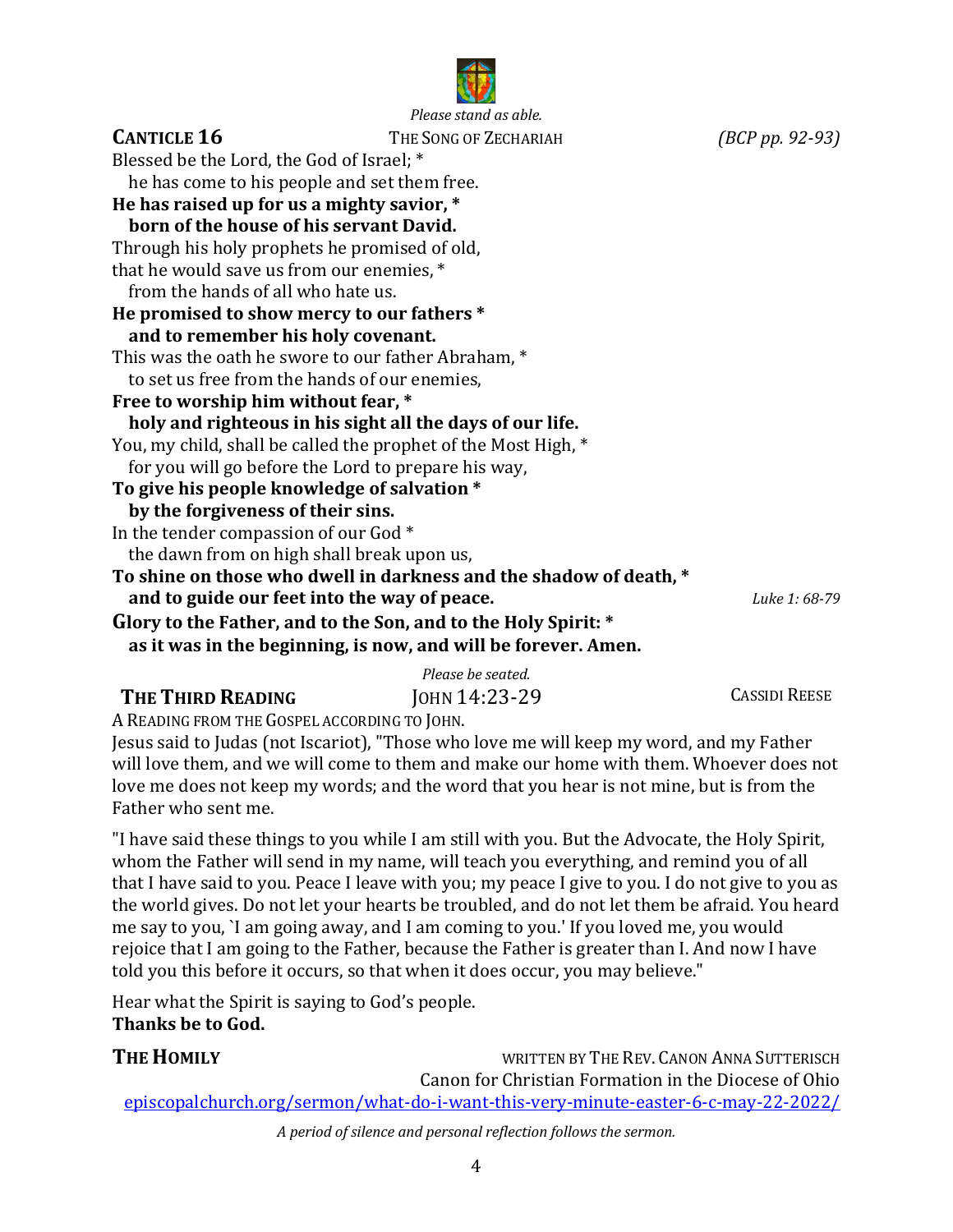# **THE APOSTLES' CREED** (*BCP p.* 96)

I believe in God, the Father almighty, creator of heaven and earth; I believe in Jesus Christ, his only Son, our Lord. He was conceived by the power of the Holy Spirit and born of the Virgin Mary.

He suffered under Pontius Pilate, was crucified, died, and was buried.

He descended to the dead. On the third day he rose again.

He ascended into heaven, and is seated at the right hand of the Father.

He will come again to judge the living and the dead.

**I believe in the Holy Spirit, the holy catholic Church,**

the communion of saints, the forgiveness of sins

 **the resurrection of the body, and the life everlasting. Amen.**

# **THE PRAYERS**

| Presider: | God be with you.   |  |  |
|-----------|--------------------|--|--|
| People:   | And also with you. |  |  |
| Presider: | Let us pray.       |  |  |

# **THE LORD'S PRAYER** (*BCP p.* 97)

Our Father, who art in heaven, hallowed be thy Name, thy Kingdom come, **thy will be done on earth, as it is in heaven. Give us this day our daily bread.** And forgive us our trespasses, as we forgive those who trespass against us. And lead us not into temptation, but deliver us from evil.

For thine is the kingdom, and the power, and the glory, for ever and ever. Amen.

# **SUFFRAGES B** (*BCP p. 98*)

- V. Save your people, Lord, and bless your inheritance;
- R. Govern them and uphold them, now and always.
- V. Day by day we bless you;
- R. We praise your name for ever.
- V. Lord, keep us from all sin today;
- R. Have mercy upon us, Lord, have mercy.
- V. Lord, show us your love and mercy;
- R. For we put our trust in you.
- V. In you, Lord, is our hope;
- R. And we shall never hope in vain.

# **THE COLLECT OF THE DAY** SIXTH SUNDAY OF EASTER (*BCP p.* 225)

O God, you have prepared for those who love you such good things as surpass our understanding: Pour into our hearts such love towards you, that we, loving you in all things and above all things, may obtain your promises, which exceed all that we can desire; through Jesus Christ our Lord, who lives and reigns with you and the Holy Spirit, one God, for ever and ever. **Amen**.

# **A COLLECT** FOR SUNDAYS *(BCP p. 98)*

O God, you make us glad with the weekly remembrance of the glorious resurrection of your Son our Lord: Give us this day such blessing through our worship of you, that the week to come may be spent in your favor; through Jesus Christ our Lord. **Amen.** 

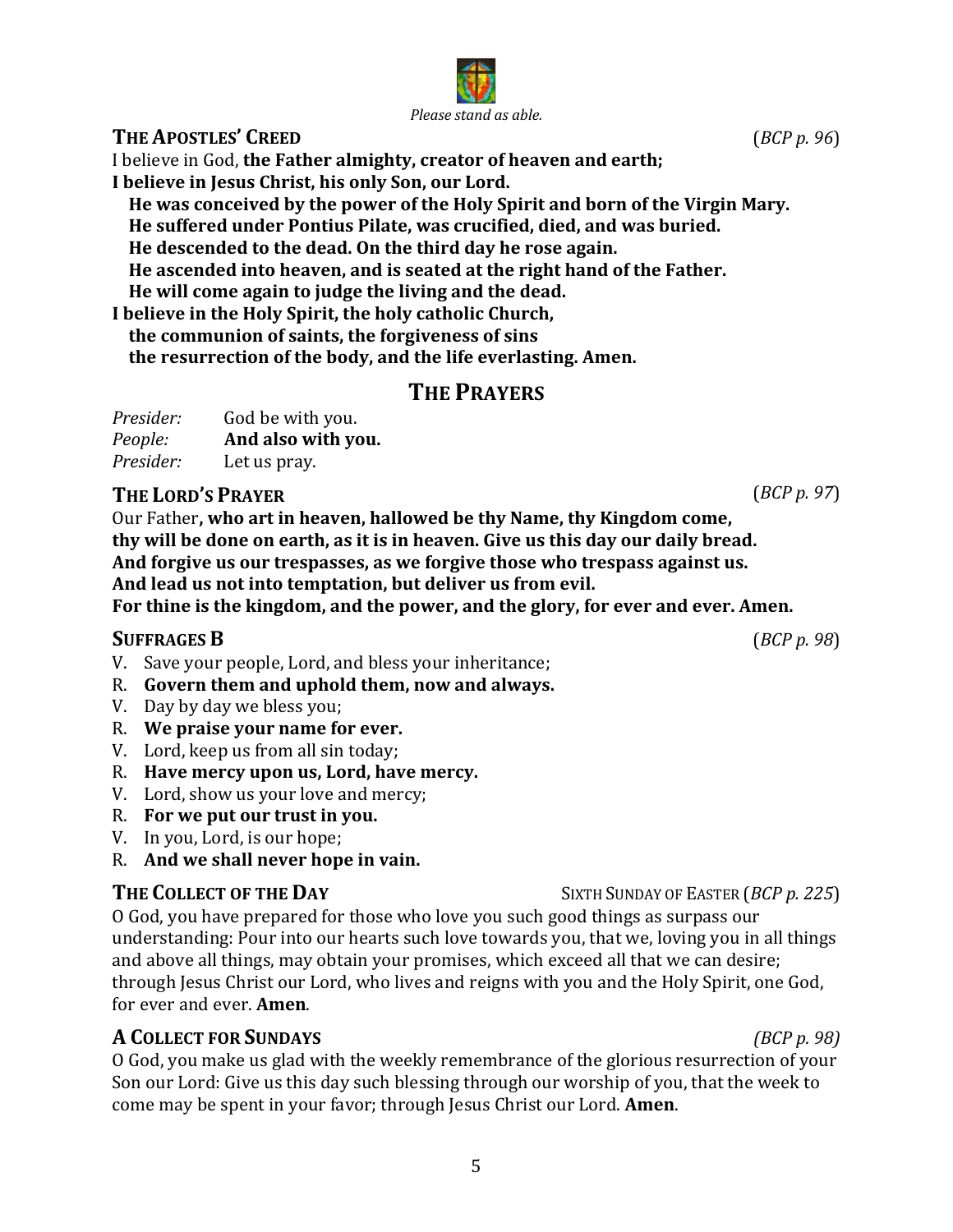

# **A PRAYER FOR MISSION** *(BCP p. 100)*

Almighty and everlasting God, by whose Spirit the whole body of your faithful people is governed and sanctified: Receive our supplications and prayers which we offer **before you for all members of your holy Church, that in their vocation and ministry** they may truly and devoutly serve you; through our Lord and Savior Jesus Christ. **Amen**.

#### **INTERCESSIONS**

I ask your prayers for God's people throughout the world; for Michael our Presiding Bishop, and for David our own Bishop; for this gathering; and for all ministers and people. Pray for the Church. *A moment of silence is observed.*

I ask your prayers for peace; for goodwill among nations; and for the well-being of all people. Pray for justice and peace. *A moment of silence is observed.*

I ask your prayers for the poor, the sick, the hungry, the oppressed, those in prison, and for Stan, Rita, Robert, and Carey. Pray for those in any need or trouble. *A moment of silence is observed.*

I ask your prayers for all who seek God, or a deeper knowledge of him. Pray that they may find and be found by him. *A moment of silence is observed.*

I ask your prayers for the departed, especially Heath. Pray for those who have died. *A moment of silence is observed.*

Are there any prayers or thanksgivings you wish to offer? *Members of the congregation may ask the prayers or the thanksgivings of those present* 

Praise God for those in every generation in whom Christ has been honored. Pray that we may have grace to glorify Christ in our own day. *A moment of silence is observed.*

Almighty and eternal God, ruler of all things in heaven and earth: Mercifully accept the prayers of your people, and strengthen us to do your will; through Jesus Christ our Lord. **Amen**

#### **THE GENERAL THANKSGIVING** *(BCP p. 101)*

Almighty God, Father of all mercies, **we your unworthy servants give you humble thanks** for all your goodness and loving-kindness to us and to all whom you have made. We bless you for our creation, preservation, and all the blessings of this life; **but above all for your immeasurable love** in the redemption of the world by our Lord Jesus Christ; for the means of grace, and for the hope of glory. And, we pray, give us such an awareness of your mercies, that with truly thankful hearts we may show forth your praise, not only with our lips, but in our lives, by giving up our selves to your service, and by walking before you in holiness and righteousness all our days; through Jesus Christ our Lord, to whom, with you and the Holy Spirit, **be honor and glory throughout all ages. Amen.**